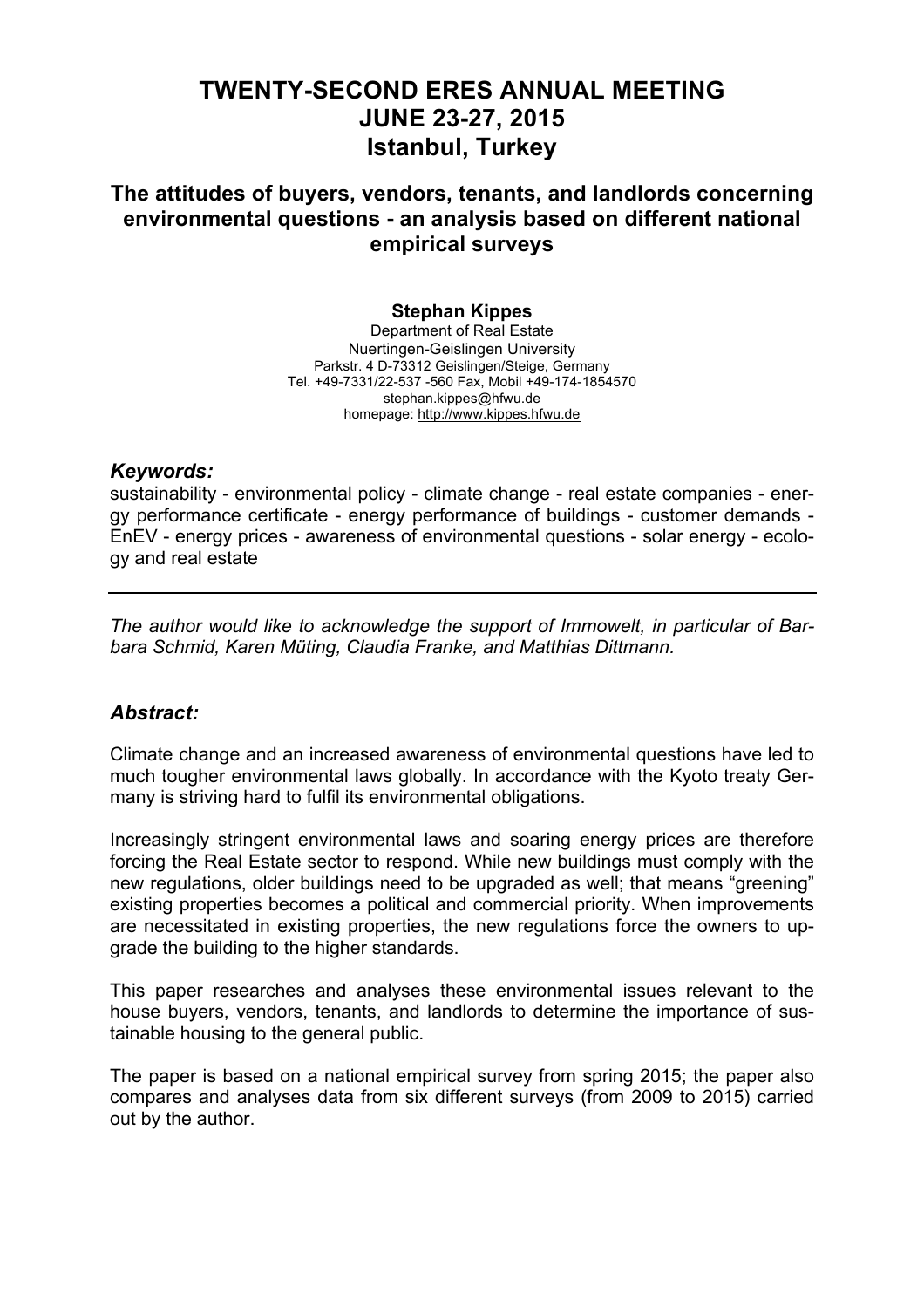Climate change and an increased awareness of environmental issues have resulted in many countries in legislation to reduce the carbon footprint. Germany is striving hard to fulfill the obligations of Kyoto, and subsequent conferences (Tiefensse, 2007; Piebalgs, 2007), as well as the G7-resolutions (e.g. the Elmau-meeting and its new obligations). Following the nuclear disaster at Fukushima, Japan in March 2011, Germany's pro-nuclear policy changed substantially with the "energy about-turn" ("Energiewende). The target now is to vastly increase the use the different forms of renewable energy vastly.

Over the last few years, more stringent environmental legislation (especially the "Energieeinsparverordnung ENEV" - Energy Performance of Buildings Directive) together with soaring energy prices (Matthes 2007) has placed pressure on the real estate industry to deliver substantial carbon dioxide co2 reductions. When improvements are necessitated in existing properties, the new regulations force owners to upgrade the building to the substantially higher standards. This obliges property owners to look seriously at the Life Cycle Costs (LCC) of their buildings, for as others have established, failure to do so will become a risk factor and may lead to property value reductions (Luetzendorf et al, 2015)

This paper via the vehicle of surveys which, beginning in 2010, were carried out over the last six years, discusses the environmental issues facing the German residential sector, and in particular concentrates on the attitudes, and perceptions of the various actors to the residential property transaction process, viz: tenants, home owners, landlords, vendors, buyers together with the managers of the transaction, the real estate agent.

The study examines, among other things, the interactions between energy efficiency and the marketing of residential properties. In addition to this subject area, a further catalog of questions relates on the energy performance certificate. Since 1 May 2014, according to the Energy Performance of Buildings Directive (EnEV 2014), this certificate has to be presented when properties are sold or leased.

Furthermore it is analyzed, which measures to upgrade the energy status of a property are recommended by brokers to their customers, when properties are sold or leased. The paper also examines the advantages or disadvantages of a property in the marketing, which has the latest energy standards and ratings reported. In addition the study deals with the implementation of the duty to present the energy performance certificate and the consequences that arise for brokers in the marketing process as a result.

#### **2. Literature review**

In Germany it is an important issue is to analyse to which degree environmental issues have an impact on the real estate market, and whether there is an increased awareness of sellers, landlords and tenants concerning ecological topics, whether this awareness is cost-driven or based on an ecological attitude. It is also analysed what tenants expect on one hand the government to do and on the other hand their landlords. This paper also analyses why and where people are trying to save energy.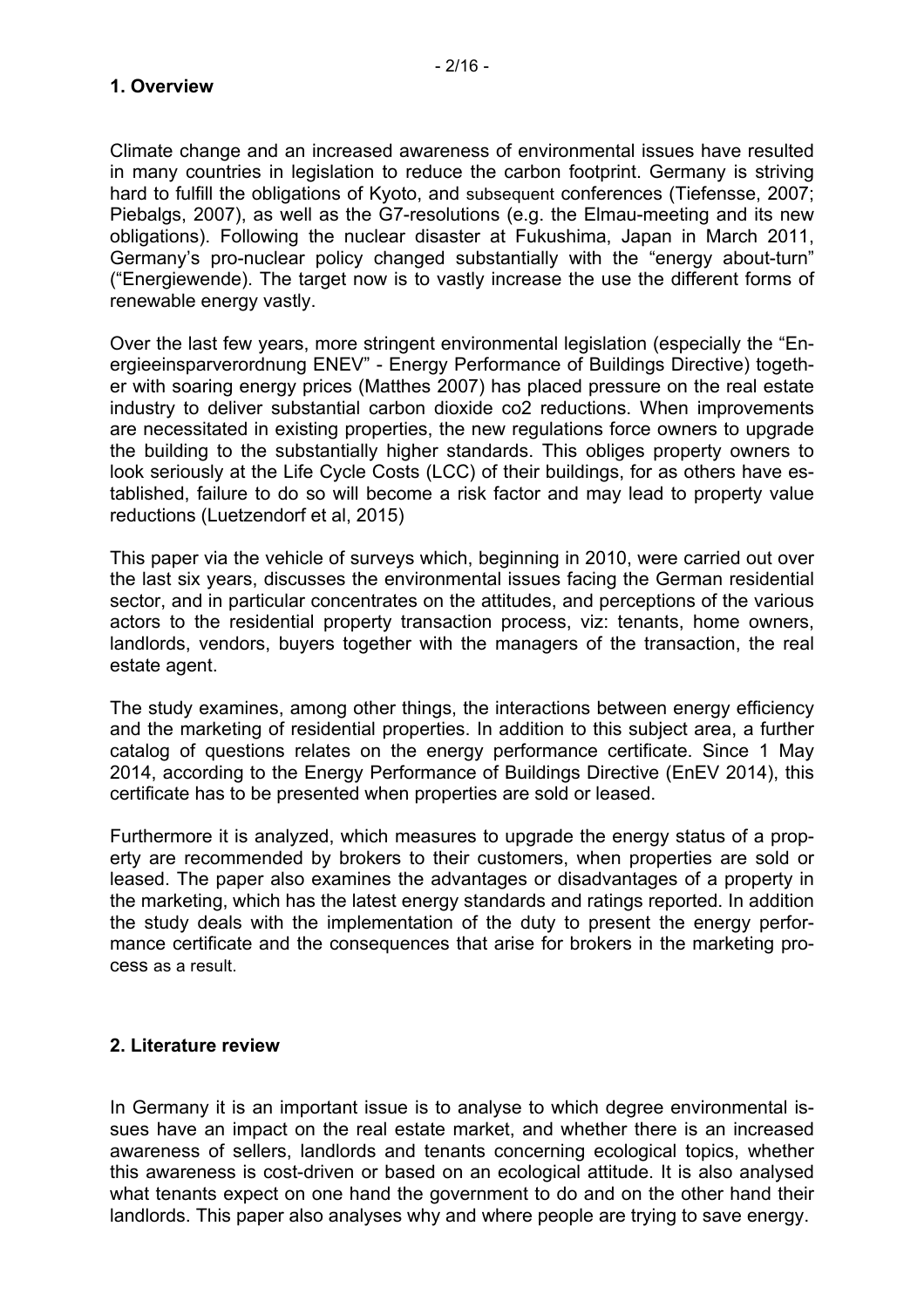- 3/16 -

#### Until now there are only a few studies available, which examine environmental questions from such a perspective.

| Study                                                                                                                                   | Author                                                                                                                                                                                                                                                  | method                                                                                             |
|-----------------------------------------------------------------------------------------------------------------------------------------|---------------------------------------------------------------------------------------------------------------------------------------------------------------------------------------------------------------------------------------------------------|----------------------------------------------------------------------------------------------------|
| "current issue" of the German tenant<br>association (Deutscher Mieterbund)"                                                             | German tenant association<br>(Deutscher Mieterbund)                                                                                                                                                                                                     | survey via the homep-<br>age of the German<br>tenant association<br>(2007)                         |
| "energy saving measures"                                                                                                                | survey by Gfk Marktforschung<br>(2007) for the Bavarian Associa-<br>tion of Housing Companies<br>(Verband Bayerischer Woh-<br>nungsunternehmen)                                                                                                         | oral interviews (with<br>Pen Pads in August<br>2007)                                               |
| "survey 2008 energy saving"                                                                                                             | survey by the Forschungsinstitut<br>Analyse & Konzepte - Bera-<br>tungsgesellschaft für Wohnen,<br>Immobilien und Tourismus fort<br>he Northern German Association<br>of Housing Companies (Verband<br>norddeutscher Wohnungsunter-<br>nehmen e.V. VNW) | telephone survey (Jan-<br>uary - February 2008)                                                    |
| "habitation and ecology in Germany"                                                                                                     | Immowelt AG (one of Germany's<br>leading real estate sites)                                                                                                                                                                                             | internet based survey<br>2008<br>(people interested in<br>renting or buying prop-<br>erties)       |
| Questions on energy efficiency as part<br>of the "Mietwohnindex"                                                                        | survey by Gfk for the German<br>Association of Housing Compa-<br>nies (VdW)                                                                                                                                                                             | oral interviews<br>annually either for<br>Germany or only Bavar-<br>ia. 2015 only for Bavar-<br>iа |
| Public awareness of 'green' residential<br>property - an empirical survey<br>"Marktmonitor Immobilien" published<br>annually since 2010 | <b>Kippes</b>                                                                                                                                                                                                                                           | survey of real estate<br>companies (Immowelt<br>panel)                                             |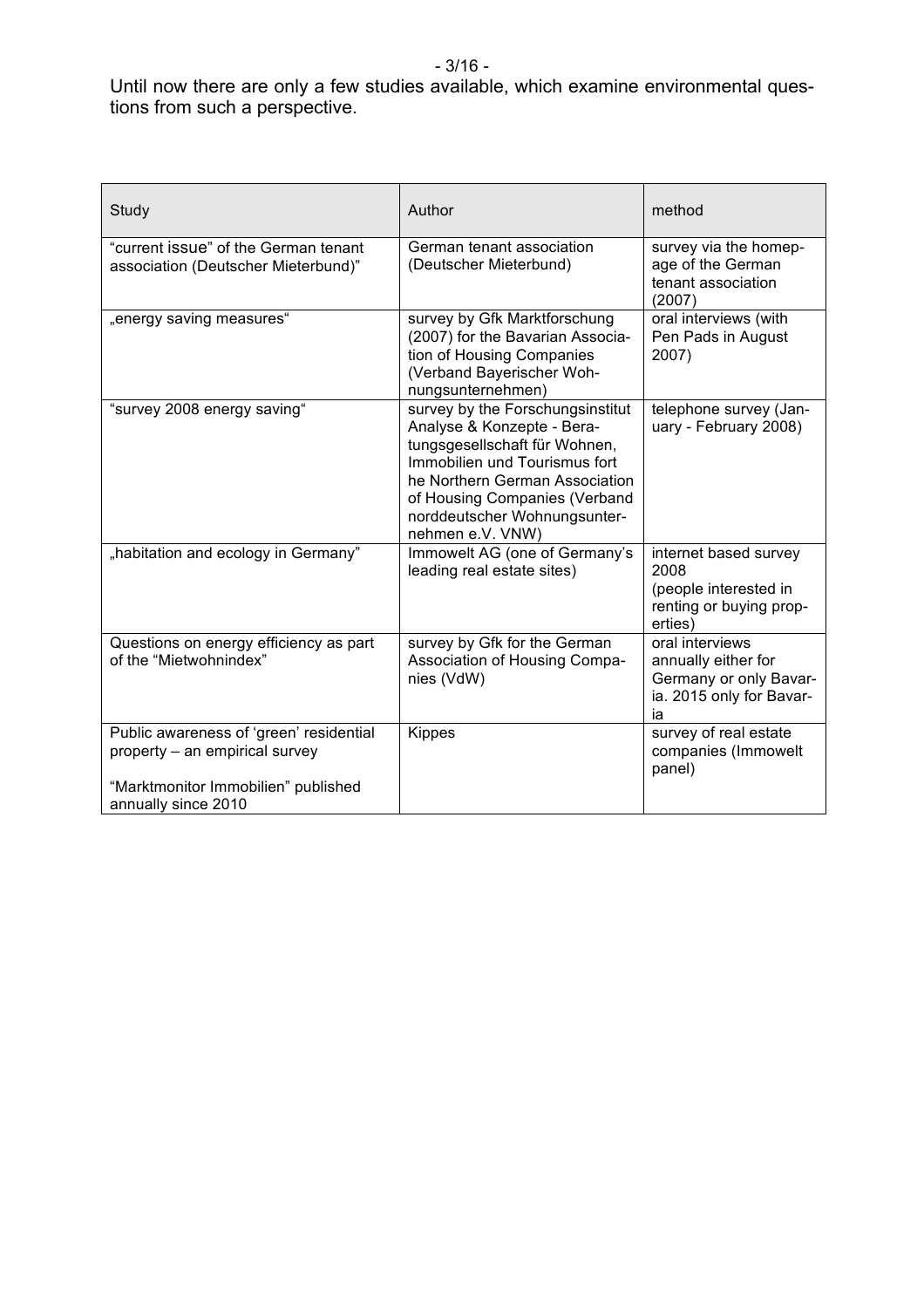#### **3. Methodology and research design**

#### **3.1. Basis of research and methodology**

Research basis is the "MARKTMONITOR IMMOBILIEN 2015", a recent survey carried out in spring 2015 (Kippes, 2015). The survey was conducted via the organization Immowelt. The real estate platform, Immowelt, originated from the company Data Concept, and later on became a joint venture between the Holtzbrink, WAZ, and Münchener Zeitungs-Verlag, three of Germany's leading publishing companies. The platform Immowelt is quite similar to the American real estate websites realtor.com, homestore.com or move.com, or rightmove.co.uk in the UK and the web page of the Real Estate Institute of Australia (http://www.reiaustralia.com.au).

On the basis of the discussions that real estate agents have with buyers, vendors, landlords and tenants, they are in a position to provide a more insightful view of the attitude of these players on the property markets to specific house attributes, compared to the attitudes once the sale has been completed or the property has been rented. It is noted that not all these players will be totally honest in relation to their discussions with real estate agents. However, the extensive coverage of agents in this survey negates this concern. Beside that "real estate companies feature prominently in the implementation and development of sustainable policies" (Cajias et al., 2012).

#### **3.2 Definitions and data: total population of the survey of recent and predicted levels of demand**

#### **3.2.1 Definition of real estate companies used in survey**

There are 33,305 companies who, according to the German Bureau of Statistics, operate in the business of renting, letting or managing third party properties (WZ 70.3 in the Structure Analysis of Service Companies, the German "Dienstleistungsstrukturerhebung").

Of these companies, individual enterprises account for over half of the companies (18,779). Real Estate agencies are relatively small, and the average number of employees per company is 5. Over 94% of the companies have a staff of less than 9 employees.

#### **3.2.2. Database of this survey**

The data is derived from the participating members of the "Immobilien-Professional-Panel" of Immowelt. The respondents of this panel originate from the Immowelt address data of companies who are renting, or letting properties, which were either customers of Immowelt, or were listed in the data base of Immowelt. The data pool comprises 25,000 – 30,000 addresses, which is probably equivalent to the "Structure Analysis of Service Companies", (the German "Dienstleistungsstrukturerhebung").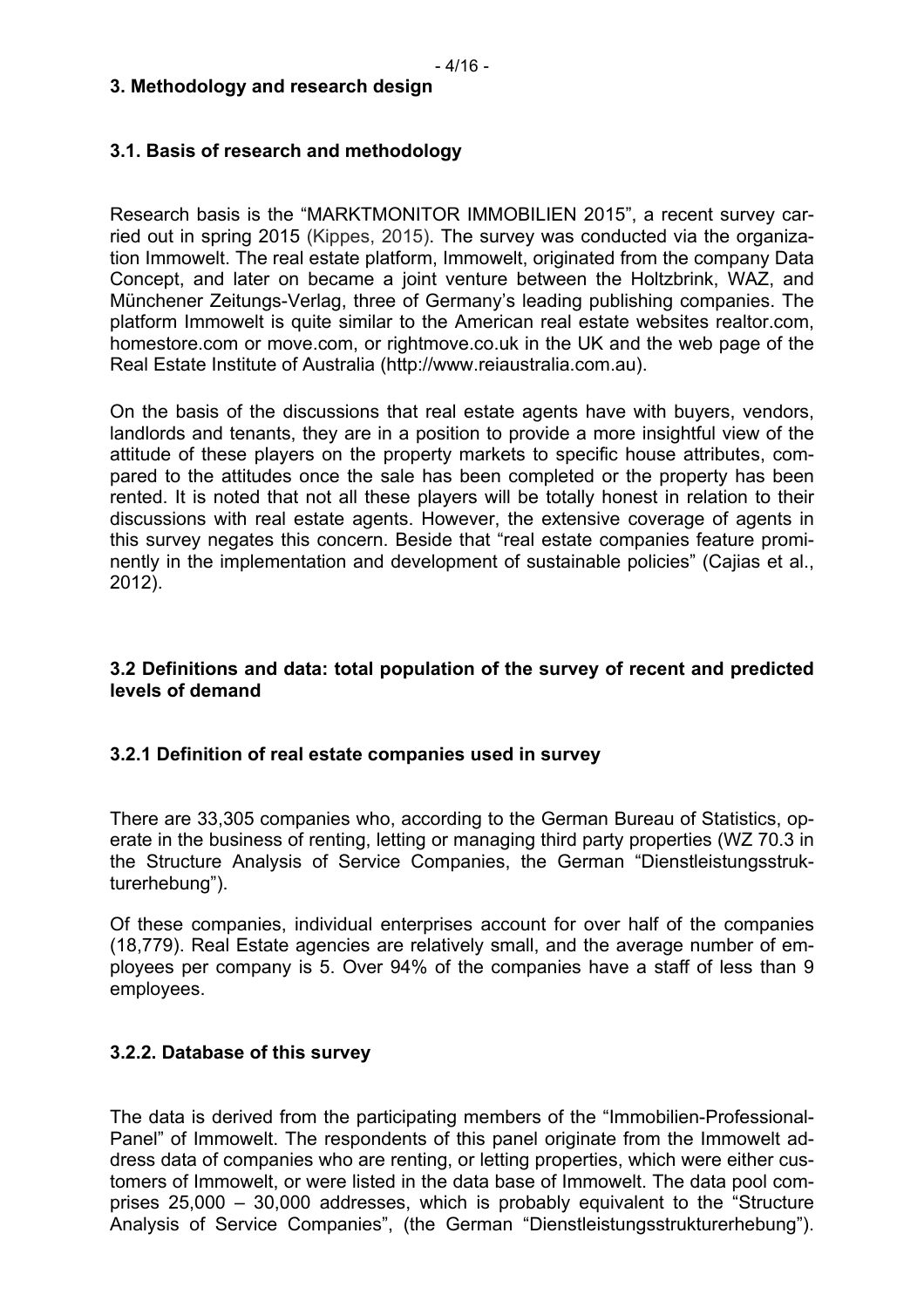$-5/16 -$ 

Since Immowelt covers all parts of Germany, and all company sizes, there is the same probability for all German real estate companies to become part of the sample.

Each respondent who wanted to become part of the panel had to fill out a comprehensive questionnaire. Random samples based on panels are more accurate than other samples.

To populate the survey, 3,530 participants were selected at random from the participant members of the panel. Following the verification of the data a sample of 604 brokers were selected. The descriptive margins were as follows: margin of error 1.72 % (share value of 5%) und 3.95% (share value of 50%), confidence level 95 %.

Additionally there is a quota arrangement within the survey representative of both to the German federal states, and zip code areas. This is loaded, according to zip areas, and company sizes (employees working in the company). The sample is randomized, based on the German federal states and regional groups (within the quota arrangement)

Since the maximum deviation was below 1% it was not considered necessary to weight results according to the zip code areas. In addition weighting the data according to the company sizes of the German Bureau of Statistics was also not considered as relevant, since the deviation would also be minimal.

# **4. Results and Analysis**

Using the research methodology outlined above a series of questions was posed to the Immowelt (real estate agents) panel. The results together with comparison with earlier surveys for this panel are given and analyzed below.

# **Chart 1: Impact of a good energy status of a property (selling, existing property) 2015**

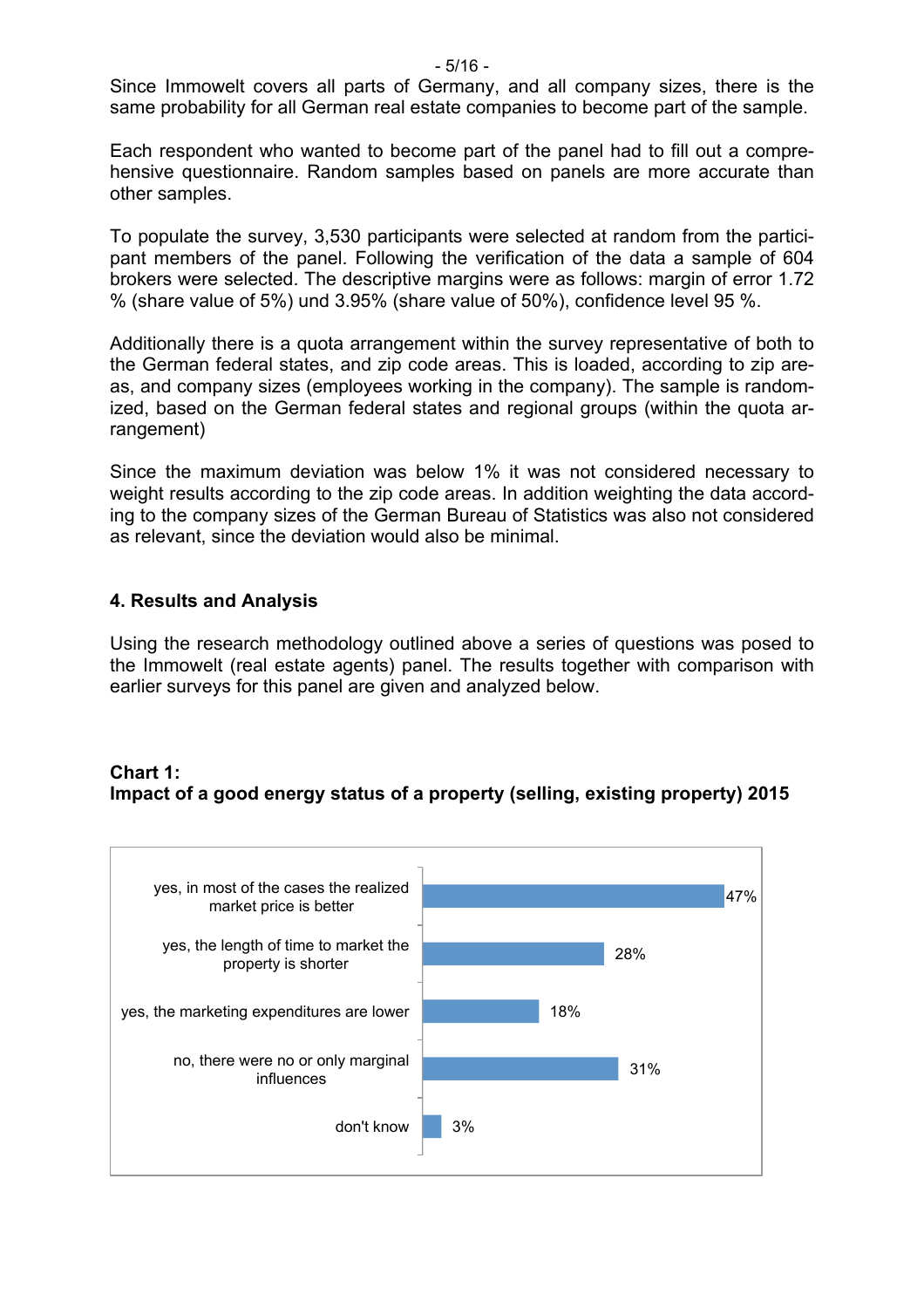In the 2010 survey 60% of the respondents, stated that concerning the sale of (existing) properties, a good energy status had a positive impact on the realized market price. This figure dropped to only 47% in 2015 (chart 1). This may have been caused by the fact that the financial crisis created a real estate boom, and that a strong demand for properties outweighs considerations about the energy efficiency of a certain property.

# **Chart 2: Impact of a good energetic status of a property (letting, existing property) 2015**



When properties are let, in general a good energy efficiency profile of a property e.g. energy performance certificate (EPC) would appear to have a lower impact on the price, marketing costs and the time a property remains on the market, than when a property is sold (chart 2). This is true for, the length of time of the marketing (28% when properties are sold, compared to 19% when they are let), the marketing costs (18% compared to 15%), as well as the realized market price (47% compared to 32%). 2015

This suggests that there are considerable differences in perceptions between properties on the market for sale as compared with rental or leased accommodation.

It would appear that the issue of energy efficiency is less in the focus of potential tenants as of potential buyers, because a real estate purchase is a much more farreaching decision than just renting a property for a certain period of time. In addition on a tight rental market with only a small number of rental properties on offer many potential customers are not in a position to tackle the subject energy efficiency when they are in the process of renting a specific property.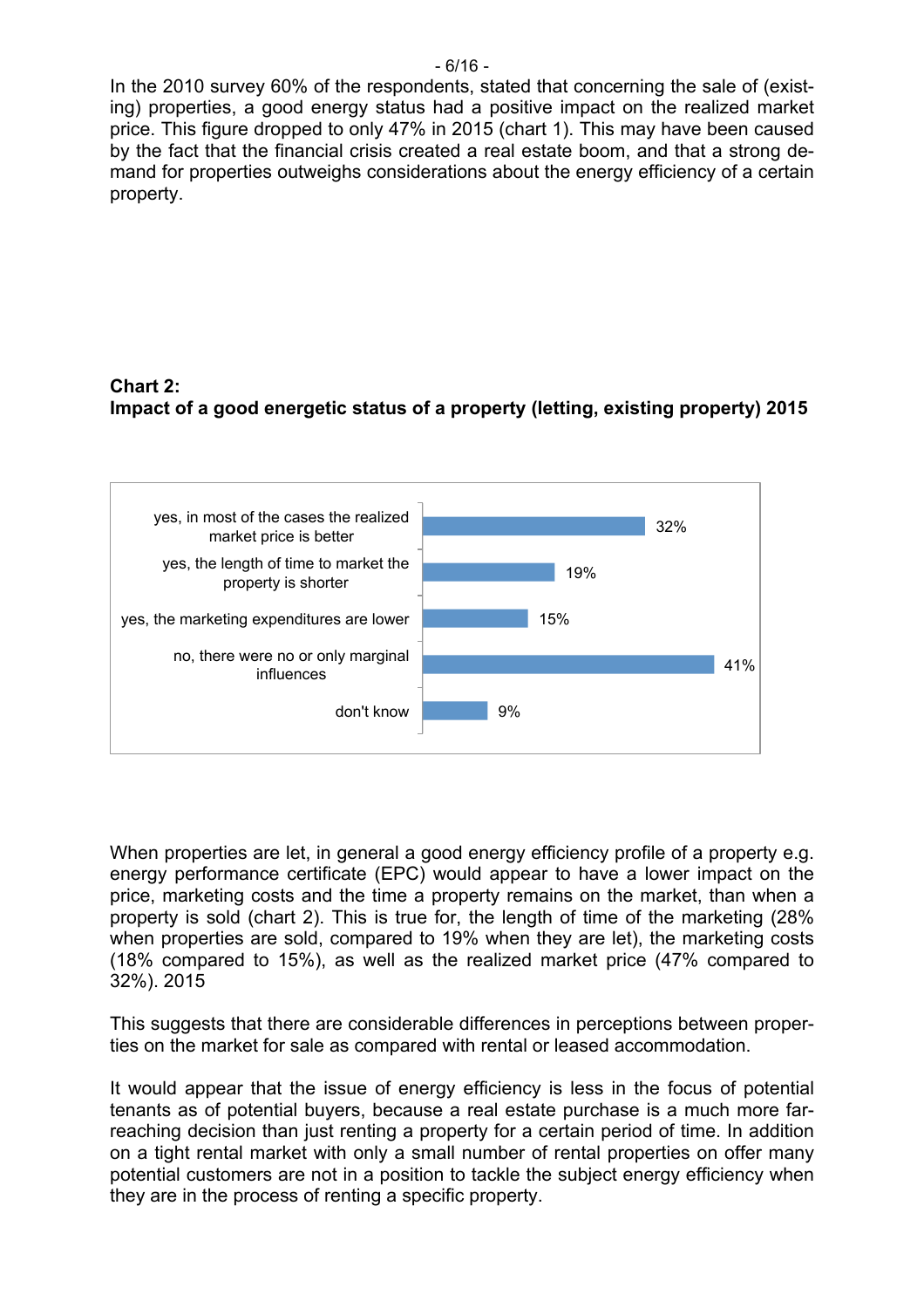**Chart 3:**

**Are potential buyers/tenants asking more concerning the energy efficiency of residential properties than they did a year ago?**



Questioned whether customers (buyers/tenants) asked more often about environmental features of a property (chart 3), real estate agents experienced a clear change within the last year. 38% of the brokers reported that potential buyers were asking more often concerning the energy efficiency of residential properties than they did a year ago (potential tenants 27%). This can be explained by the fact that the topic comes up automatically because of the legal obligation to present the energy performance certificate, and the media around the introduction of EnEV 2014 frequently reported it.

It is understandable that potential buyers are asking more often than tenants because once they buy a property with a poor energy profile (EPC) they are stuck with high energetic costs, as well as with a property, which is hard to market. Tenants are in a much better position: once they are no longer satisfied with the energy situation they can terminate their lease and move to a more favorable, and energy efficient property.

The introduction of the "Energy performance certificate" has made some significant changes. It appears that irrespective of no specific "energy" events i.e. such as sharp energy price increases, that client and broker interest has risen in the energy performance of buildings. In addition it has forced brokers to invest in the knowledge of energy performance and increased sales and letting costs to the broker.

In the following section the questions are an attempt to discover the most important energy saving features when marketing a property.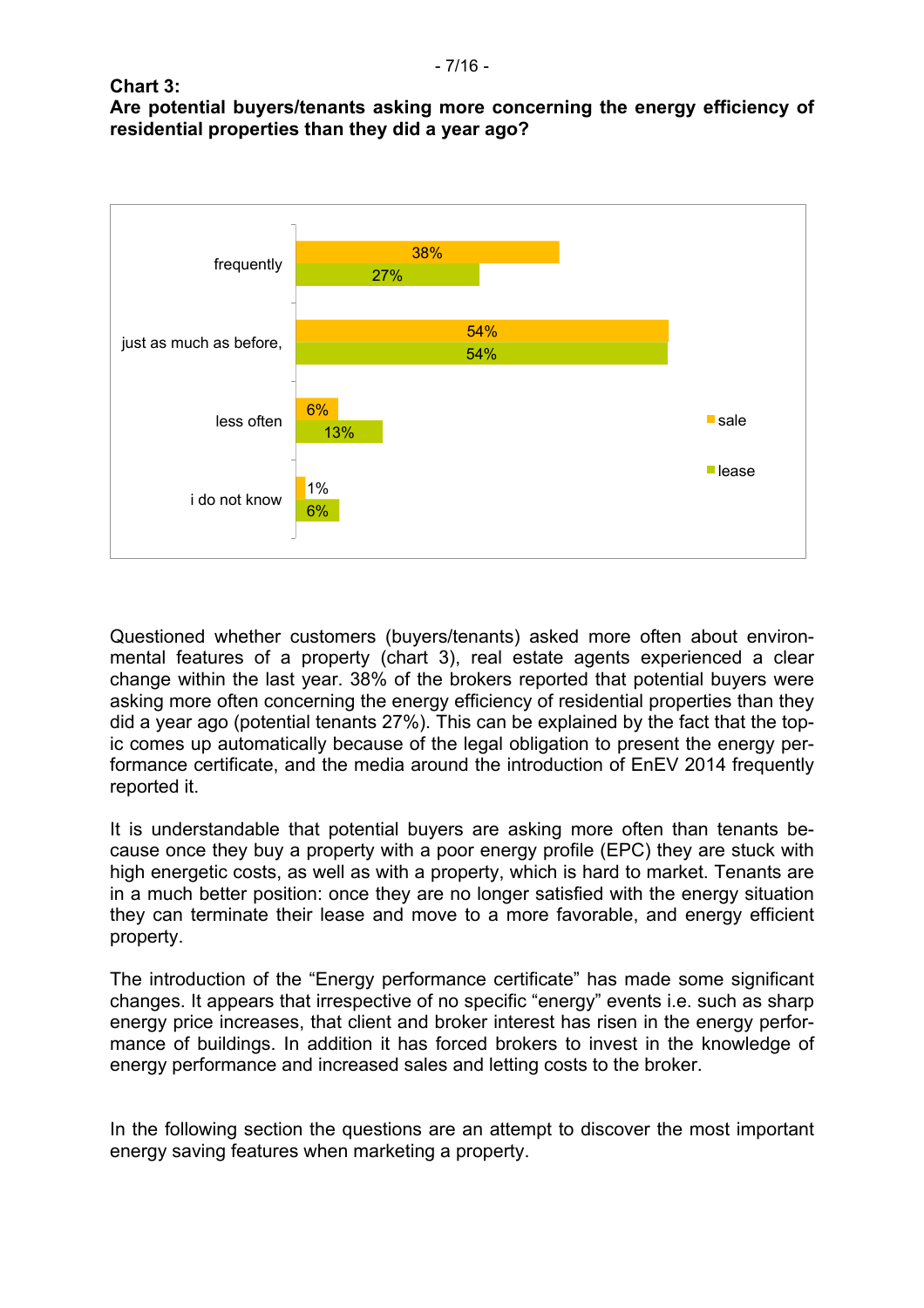#### **Chart 4: Which investment would you advise owners of existing properties with respect to a future sale?**



Chart 4 indicates that of the energy saving features researched, brokers advise owners of existing properties with respect to a future sale especially of 3 measures. These are as follows: roof Insulation (63%), modern thermal insulation glazing (48%), condensing boiler (48%).

It is striking that the insulation of the facades is relatively low on the agenda. The reason for this may lie in the growing debate to what extent an intense insulation of facades makes sense. Criticisms here are the costs, mildew, recycling problems of the insulating material, and even the subject of fire danger (Der Spiegel, 2015).

### **Chart 5: Investment advises by brokers to owners of existing properties with respect to letting the property in future.**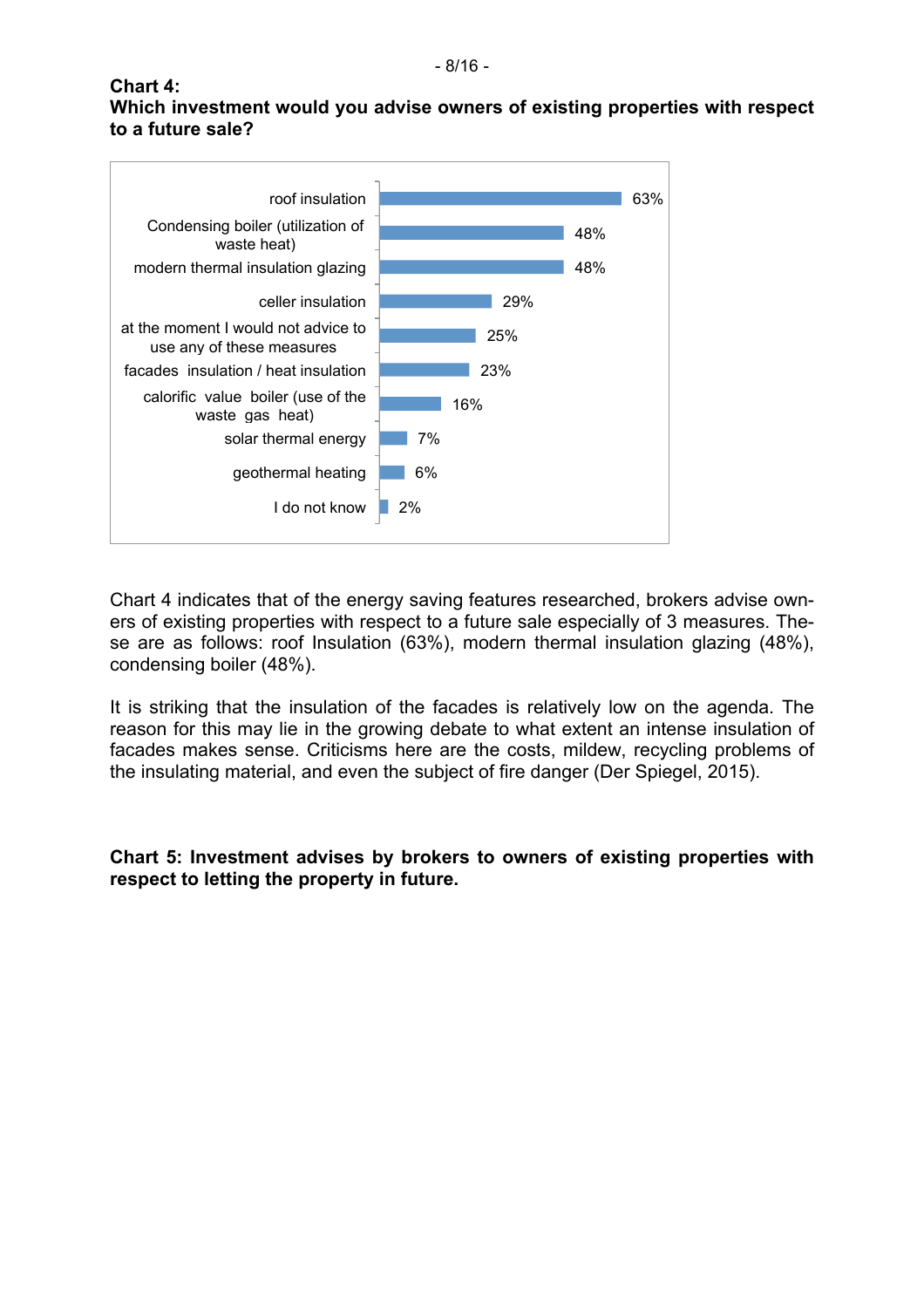

Concerning the letting of properties (chart 5), brokers advise owners concerning modern thermal insulation glazing (58%), and condensing boilers (48%). Other energy-saving measures achieve only relatively low support by the brokers.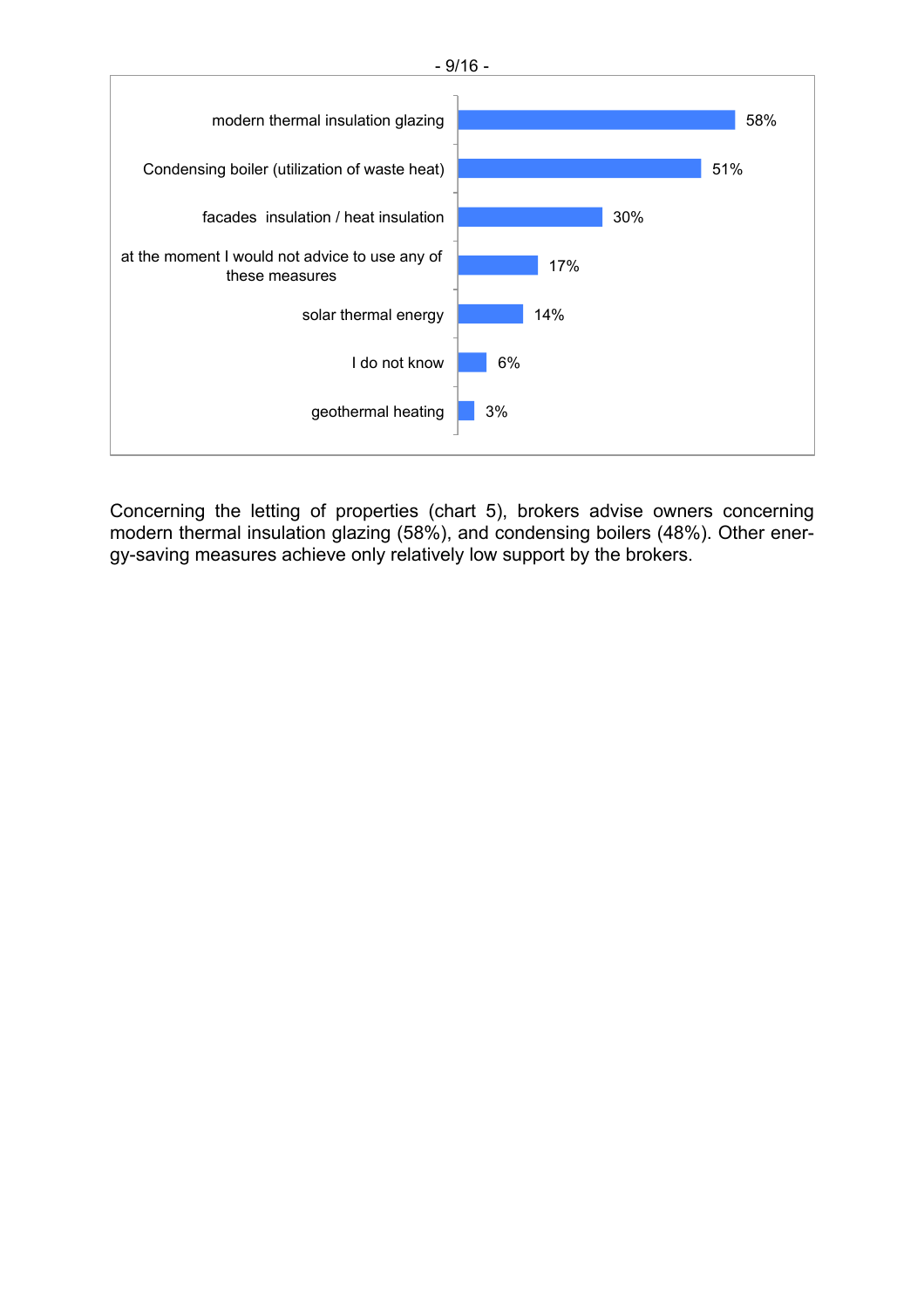Almost every single measure scored the lowest level since the first survey in 2010. Compared to these surveys since 2010 the number of brokers who recommended no remedial measure at all reached an all-time high in 2015: in case of selling a property 25 percent, and in the case of letting 17 percent of the brokers would not recommend any of the measures listed.

There are mainly two reasons for this development:

- Firstly, it became clear in recent studies that it takes significant events to increase awareness of energy efficiency of both agents and their customers. In the past, the Fukushima nuclear disaster created a huge awareness, which is fading by now; hence the interest in energy efficiency is decreasing. To deduce from the fact that the interest in the energy performance certificate increased, that the interest in eco-topics is on the upturn may be misleading. The growth in the interest concerning the energy performance certificate is due to legal changes, and the fact that this document has to be presented at a certain period of time.
- In addition to concerns for the environment and the global climate is the second major motivation to invest in remedial measures, to a large extent driven by a financial ratio. This means that the investment will bring a reasonable long-term return. But often this may not be be the case.

To test these findings, the study participants were also asked why they do not recommend any energy saving measures. When properties are sold without any energetic improvements the most important reason is that customers usually have their own vision how the property should be upgraded. There is for example no point to install a condensing boiler if potential customers are planning other measures. Beside that there is the question whether such investments make sense under economic terms.

For rental properties the most important reason not to recommend any measures, is the dubious profitability. Even if certain markdowns with regard to the rent must be accepted due to a lack of energetic rehabilitation, these are often lower than the cost of a renovation. In contrast to this, areas that are characterized by a large vacancy rate, migration and low-rent, higher rents because of energetic improvements are difficult to enforce because there are enough cheaper alternatives for tenants.

**Chart 6: Why would you advise sellers/landlords currently none of these measures?**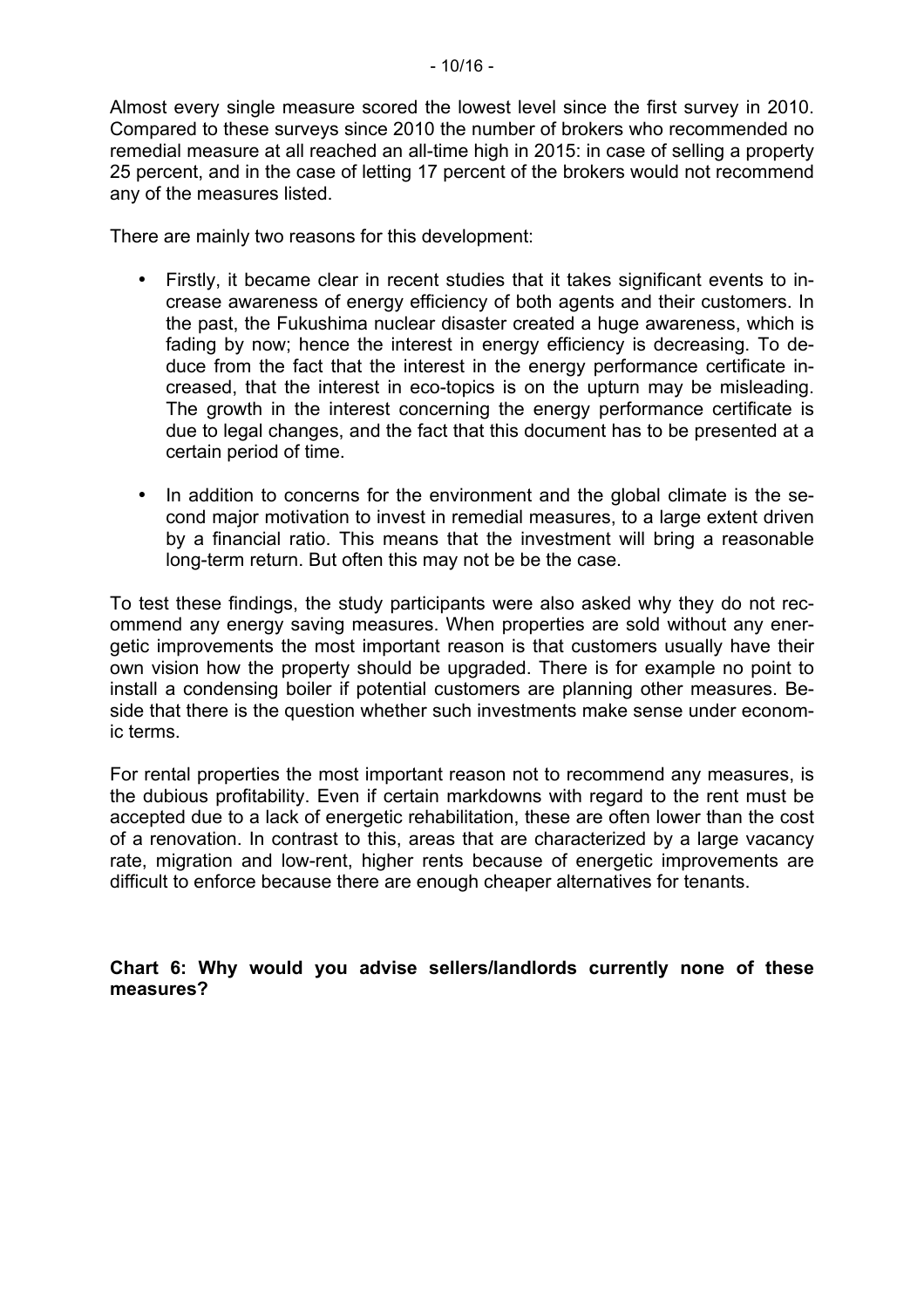

To test this hypothesis, the study participants were also asked why they do not recommend measures to improve the energetic state of the building. The main reason is that customers who buy properties usually have their own vision how to upgrade these properties, and because there is no economic advantage (both 75%).





In 2008 the energy certificate for residential properties introduced. The aim was to make the energy consumption and the associated costs transparent. Since May  $1<sup>th</sup>$ ,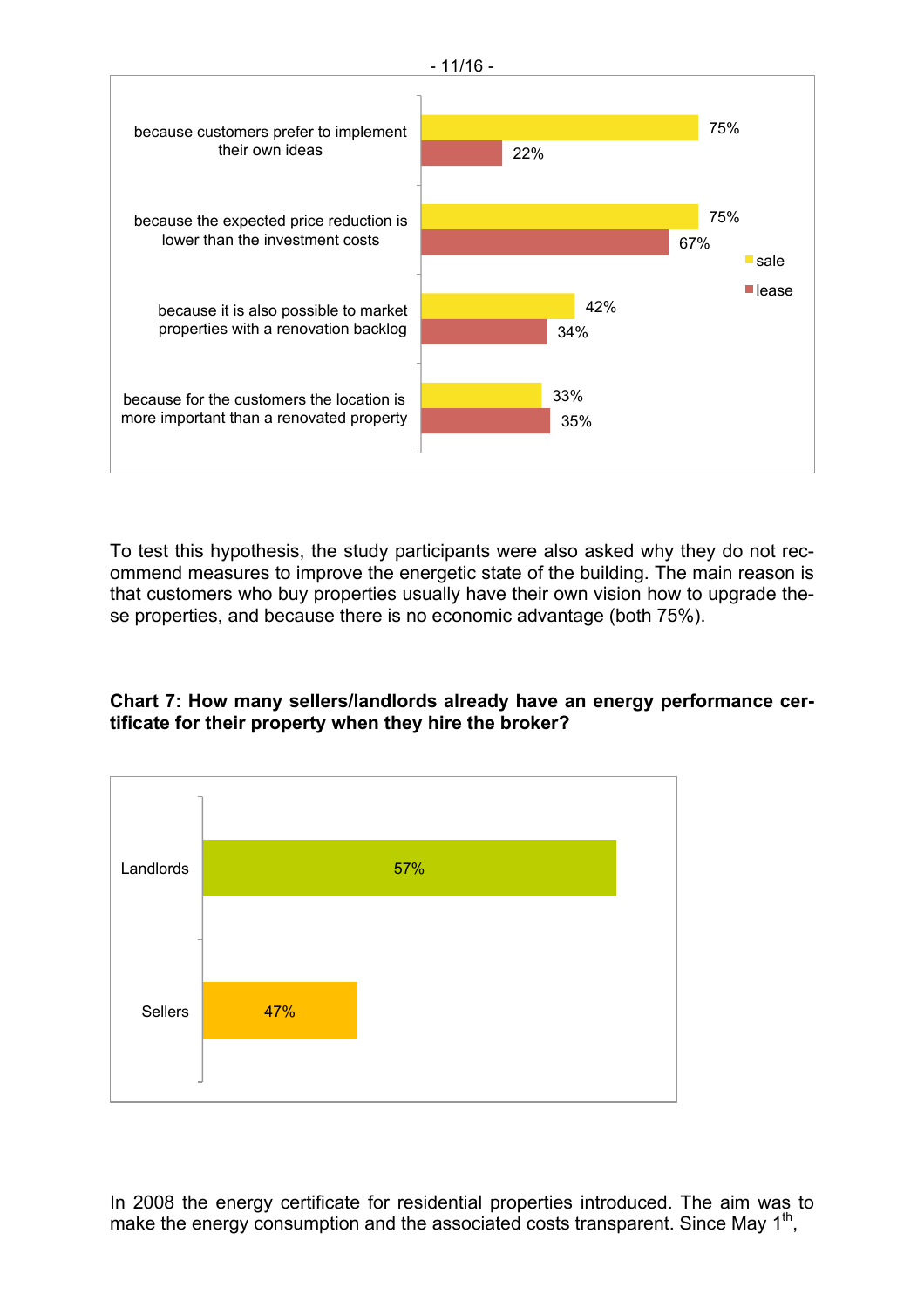On 1 May 2014, the duty to present for the energy performance certificate was revised. Therefore it was analyzed how brokers deal with this additional obligation in their daily work.

| 45% |
|-----|
| 41% |
| 7%  |
| 6%  |
|     |

### **Chart 8: When the Energy Performance Certificate is presented by the broker.**

Looking at the time-lime it becomes evident that nearly 90 percent of the brokers submit the energy performance certificate with the sales brochure or during the inspection of the property. 7 percent do this when both parties sign the contract, 6 percent do not present an energy performance certificate at all. Thus, at least 13 percent of the brokers are behaving clearly illegal.

**Chart 9: Problems encountered by brokers due to the requirements of the new energy performance certificate.**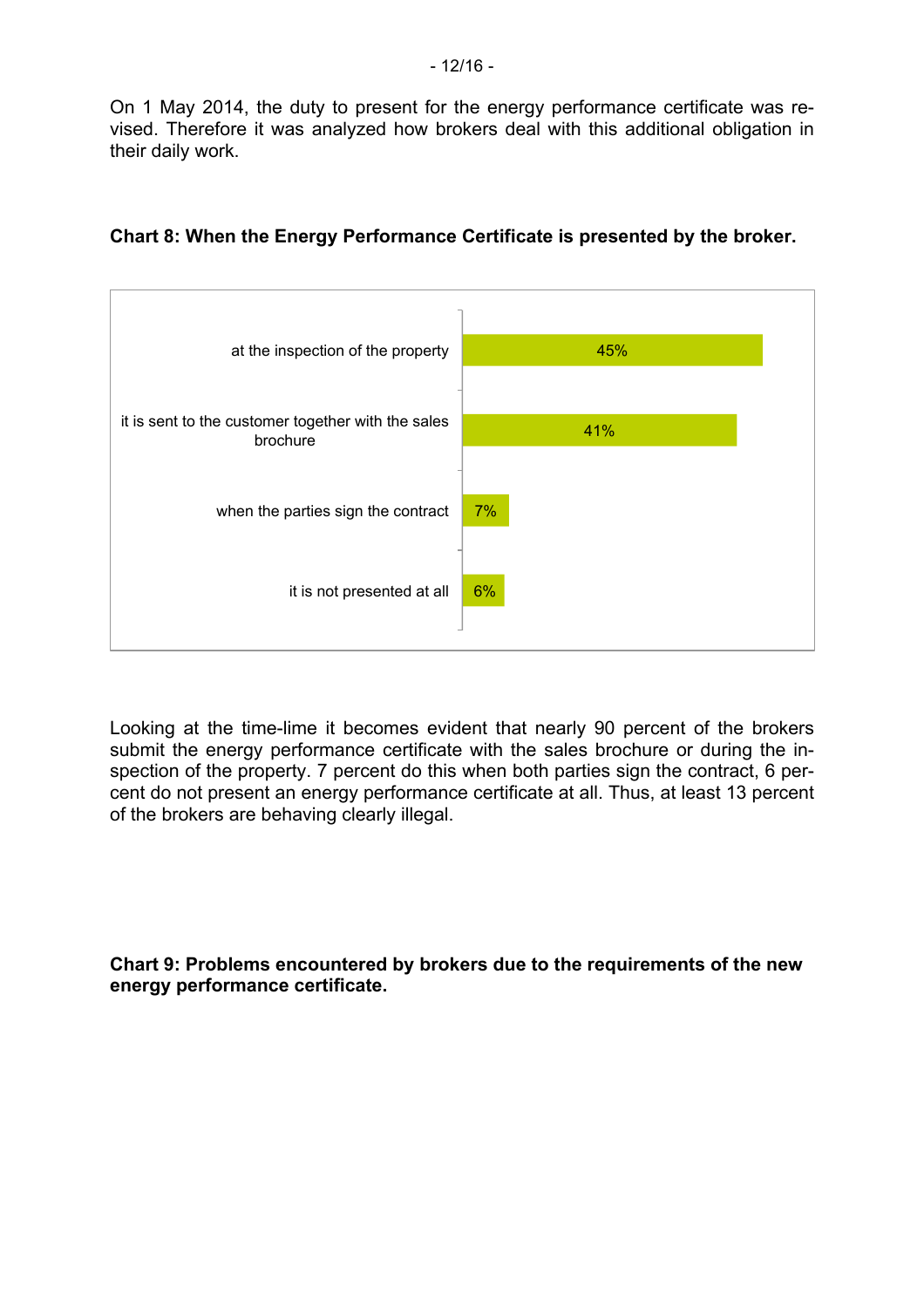

The vast majority of respondents felt hampered by the many customers who have no energy performance certificate, and that they had to organize it before they could begin the actual work. Also there is criticism that that may prospective customers do not understand it, because the energy performance certificate is to complicated or incomprehensible, and the respondents were faced with many questions or complaints.

Just over a third of all brokers complained about problems or additional expenditures by the new EnEV 2014. In 20 percent of this third - about 7 percent overall - this additional expenditures were due to a caution based on competition law. Far more brokers are however affected by additional work because they have to procure the energy performance certificate on behalf of their customers.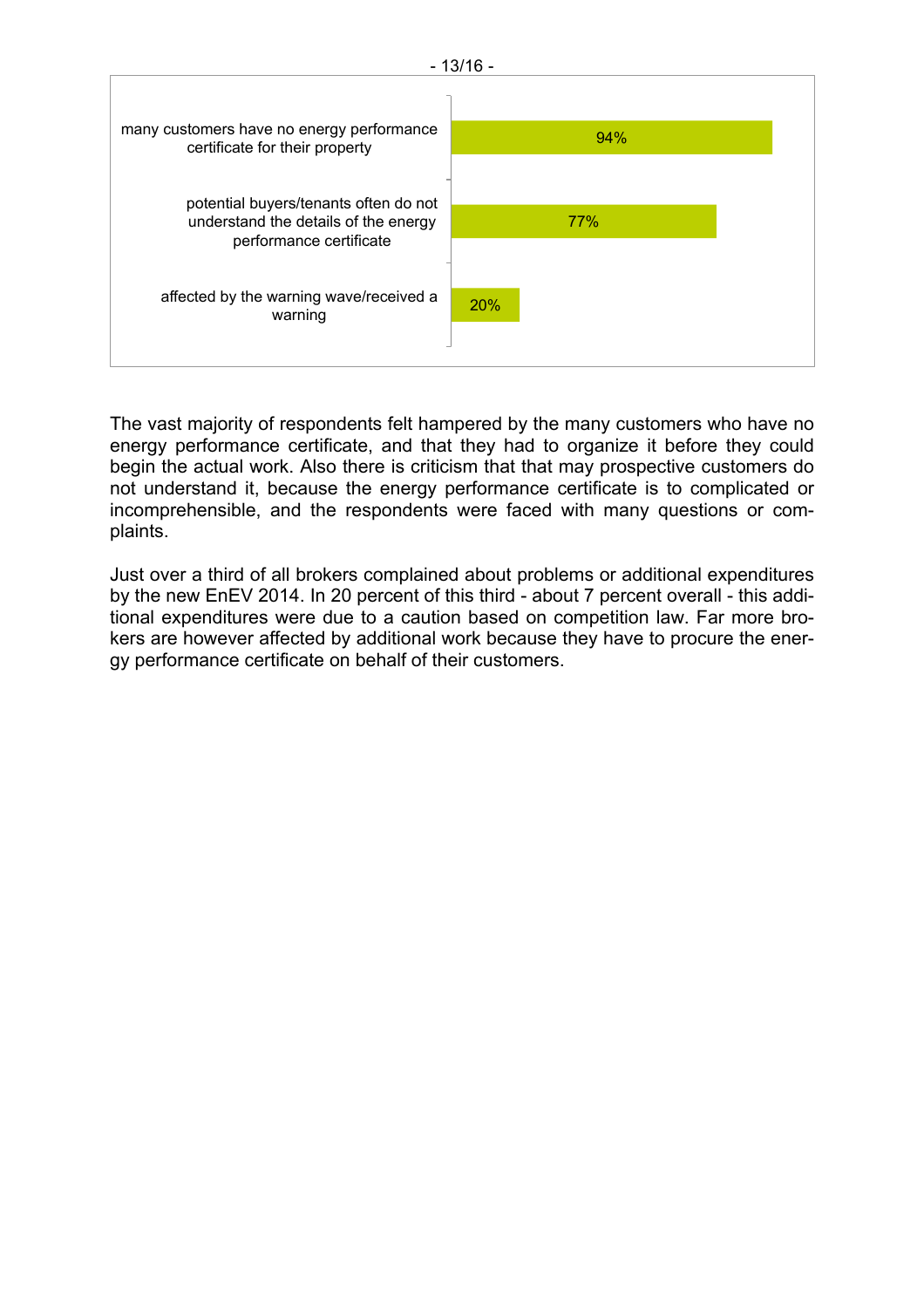#### **5. Conclusion and discussion**

The energy performance certificate creates a substantial amount of additional work for real estate companies, despite the fact that the information gained by this document is limited and sometimes even misleading. To ensure that an energy performance certificate is available is now part of the consulting tasks and also the services of brokers. The new version of the EnEV 2014 (Energy Conservation Act) leads to the situation that the question of energy efficiency is an integral part of marketing negotiations. The disclosure of information provides indirectly more attention to the issue of energy efficiency, which otherwise probably would have had a significantly lower awareness.

The latest surveys and analysis, would indicate that whilst there is a general increase in environmental awareness since the first surveys, this is by and large somewhat mediocre given the relative importance by policy makers to improve the quality of new and existing housing stock, to meet the energy and emission requirements (i.e. reduction in consumption of energy) needed to be achieved. This is even more critical to success in policy, given the recent change in policy due to the Fukushima nuclear catastrophe and predicted soaring energy prices.

The results and analysis broadly lead us to the following conclusions:

- In the 2010 survey by the author 60% of the respondents, stated that concerning the sale of (existing) properties, a good energy status had a positive impact on the realized market price. This figure dropped to only 47% in 2015. Increased demand for residential properties, created largely by exigent forces such as overseas investment and a low supply, had a negative effect on environmental issues.
- There is therefore a significant gap in the perceived importance of energy efficiency on a sale rather than a lease. The issue of energy efficiency is less in the focus of potential tenants as of potential buyers, because a real estate purchase is a much more far-reaching decision than just renting a property for a certain period of time. In addition on a tight rental market with only a small number of rental properties on offer many potential customers are not in a position to tackle the subject energy efficiency when they are in the process of renting a specific property.
- Real estate agents experienced a clear change within the last year, because they were questioned more frequently about environmental features of properties. 38% of the brokers reported that potential buyers were asking more often concerning the energy efficiency of residential properties than they did a year ago (potential tenants 27%).

The explanation for this might be due to the legal enactment of EnEV in May 2014; now the topic comes up automatically because of the legal obligation to present an EPC and subsequent media interest and articles providing increased public awareness.

• The energy saving features brokers mostly advise owners of existing properties with respect to a future sale roof insulation (63%), modern thermal insulation glazing (48%), condensing boiler (48%). The insulation of the facades is relatively low on the agenda. The reason for this may lie in the growing debate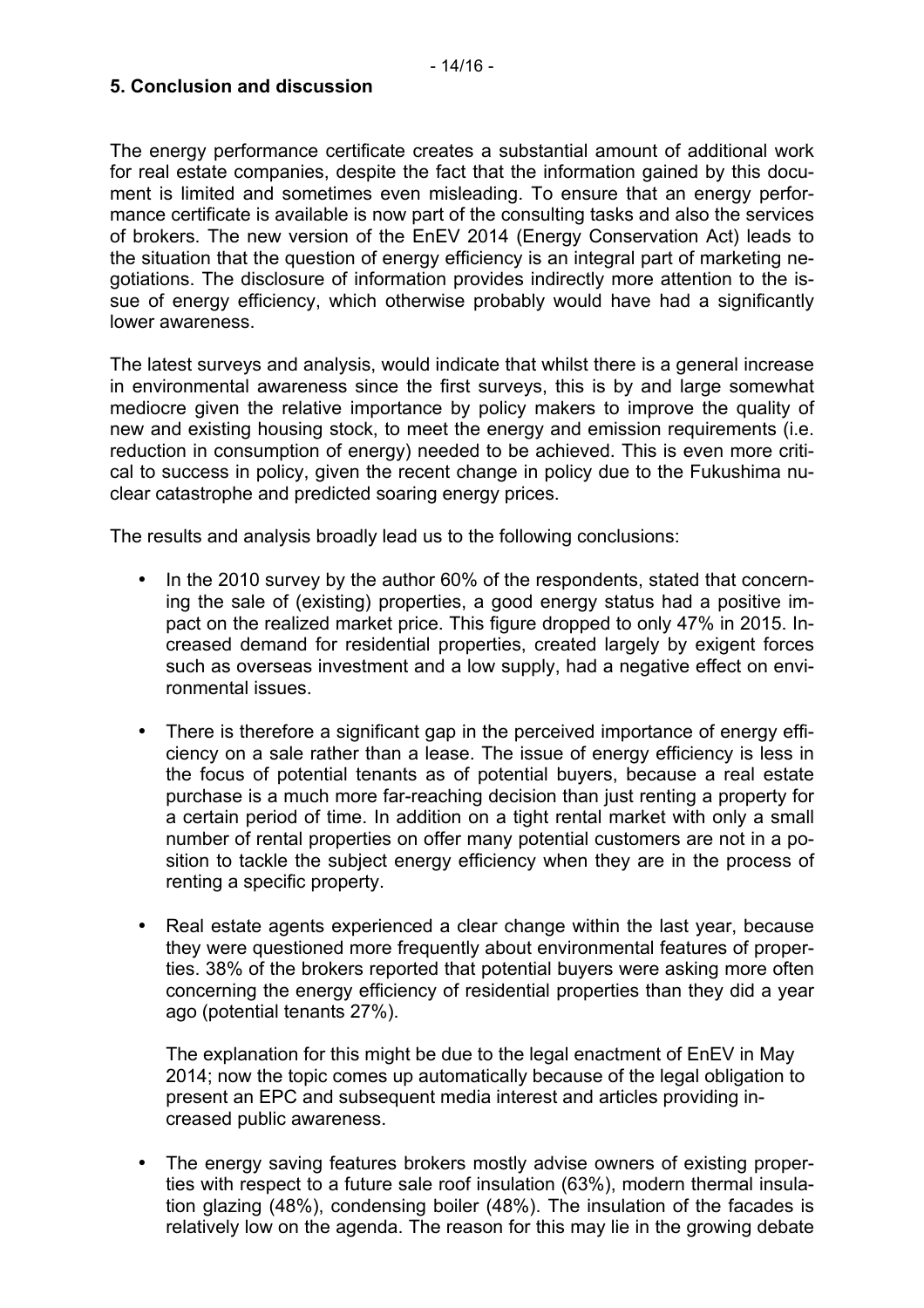to what extent an intense insulation of facades makes sense. Criticisms here are the costs, mildew, recycling problems of the insulating material, and even the subject of fire danger.

Since May  $1<sup>th</sup>$ , 2014, it is mandatory to present the energy performance certificate at latest for the inspection of the property. Looking at the time-lime 7 percent do this when both parties sign the contract, 6 percent do not present an energy performance certificate at all. Thus the fiqures produced in the surveys would suggest that at least 13% of property brokers may be failing in their obligations to their clients.

### **References and Bibliography**

- Cajias, M., Geiger, P., Bienert, S. (2012), Green agenda and green performance: empirical evidence for real estate companies, in: Journal of European Real Estate Research, Vol. 5 Iss 2 pp. 135 - 155
- Der Spiegel, Bauminister planen mehr Brandschutz bei Wärmedämmung, http://www.spiegel.de/spiegel/vorab/bauminister-planen-mehrwaermedaaemmung.de, 17.04.15
- Eves, C., Kippes, S. Public awareness of "green" and "energy efficient" residential property An empirical survey based on data from New Zealand, in: Property Management Volume 28, 3/4 2010, S. 193 – 207
- Kippes, S. (2003), in: Sailer, E., Kippes, S., Rehkugler, H. (Hrsg. 2003), Handbuch für Immobilienmakler und Immobilienberater, München 2003, 142, 485 – 500
- Kippes, S. (2008), The attitudes of tenants concerning environmental questions An analysis based on different empirical studies, paper presented at the 15th European Real Estate Society (ERES) annual meeting in Krakow
- Kippes, S., Eves, C., (2010), Public awareness of "green" and "energy efficient" residential property - an empirical project carried out on data from the IMMOWELT program, paper presented at the 17th European Real Estate Society (ERES) annual meeting in Mailand
- Kippes, S. (2011), Green residential property in Germany an empirical survey on the importance of sustainable housing, paper presented at the 27th American Real Estate Society (ARES) annual meeting in Seattle, Washington
- Kippes, S., Symonds, B. (2012), The attitudes of tenants, home owners, vendors and buyers concerning environmental questions - an empirical survey on the importance of sustainable housing in Germany", paper for the 28th American Real Estate Society (ARES) annual meeting, St. Petersburg, Florida
- Luetzendorf, T., Lorennze, D. (2015), Sustainable design investment and value, chapter 10 in: Design Economics for the Built Environment: Impact of Sustainability on Project Evaluation, editors: Robinson H, Symonds B et al., Oxford 2015.
- Matthes, C. (2007), Energiepreise in der Diskussion, in: Pöschk, J. (Hrsg. 2007), Energieeffizienz in Gebäuden - Jahrbuch 2007, S. 55
- Piebalgs, A. (2007), Europäische Energiepolitik für den Gebäudesektor, in: Pöschk, J. (Hrsg. 2007), Energieeffizienz in Gebäuden - Jahrbuch 2007, S. 17 – 20
- Plympton, P (2000) National status report HERS and energy efficient mortgages. National Renewable Energy Laboratory
- Pöschk, J. (Hrsg. 2007), Energieeffizienz in Gebäuden Jahrbuch 2007, Berlin 2007